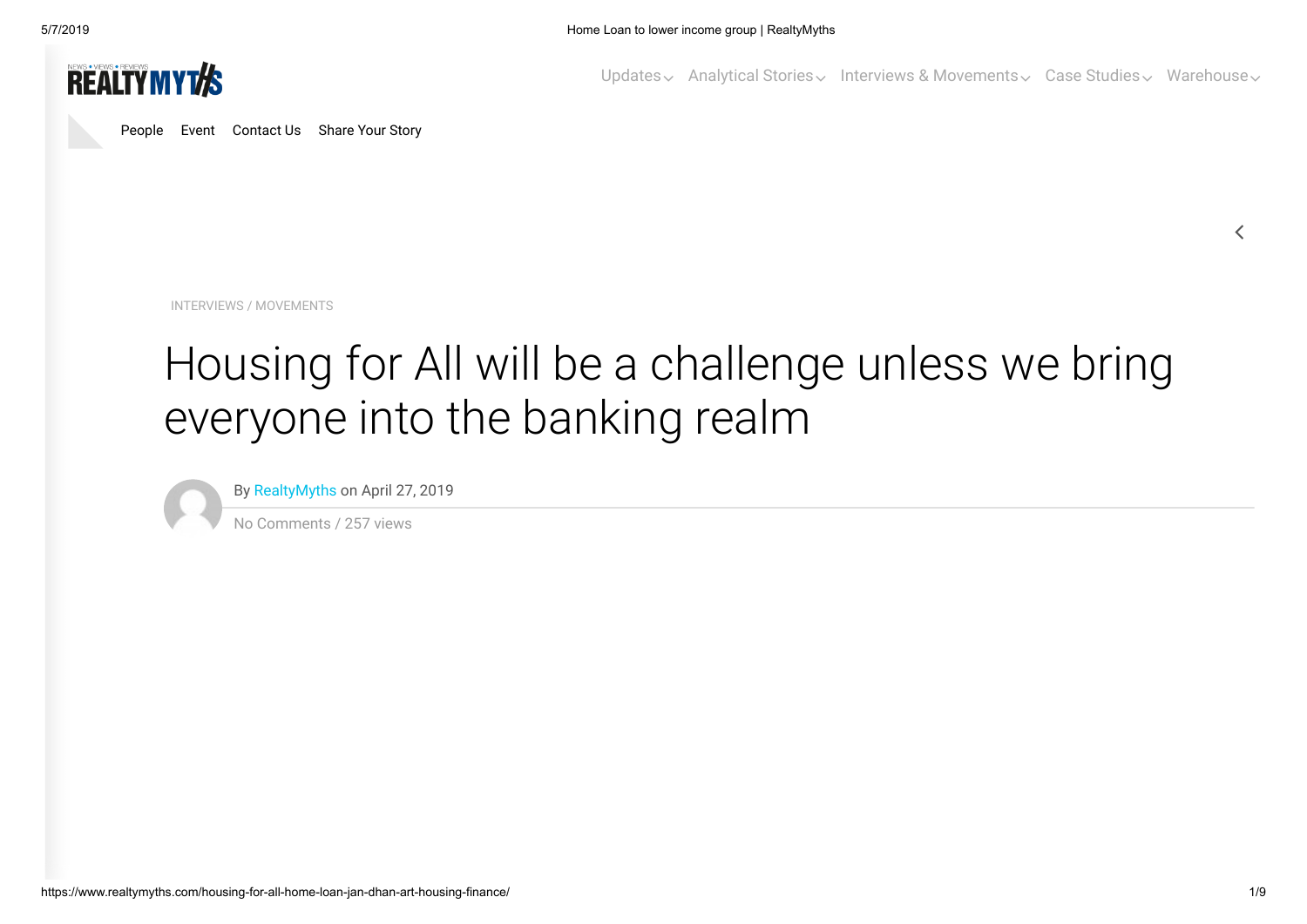

Housing is everyone's dream. But everyone is not that lucky to fulfill his dream. or is it! One of the major challenge to own a house in India is the ineligibility to avail the housing loan. And the fact that around 190 million adults in India not having a bank account clearly reasons it out. Though the government is doing its part to bring everyone into the banking realm, there are companies like ART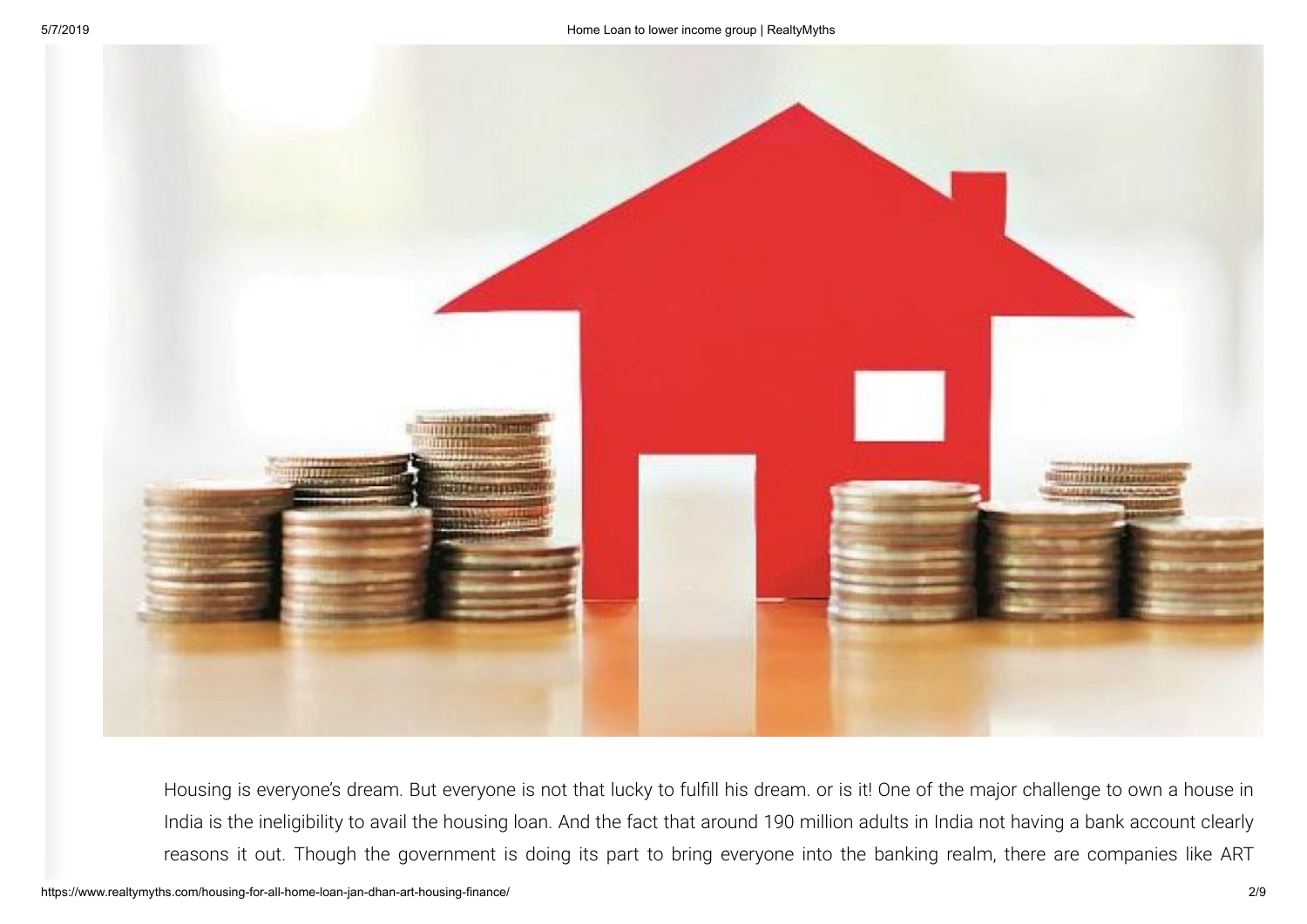

Amar Bahl, COO, ART Housing Finance

Housing Finance that give loans to them, the otherwise ineligible, lower income and deprived section of the society. Team RealtyMyths, during its interaction with Mr. Amar Bahl, the COO of ART Housing Finance, tried to understand the issues behind this social gap and how they are helping the government achieve its dream of Housing for All. Here are the excerpts of the conversation.

RM: India is one of the fastest growing economies of the world. However, it is also a fact that India has the second-largest unbanked population in the world. How do you see that? Why it is important to bring everyone into the banking realm?

Amar: India has emerged as one of the fastest growing major economy in the world and is expected to be one of the top three economic powers of the world over the next 10-15 years, backed by its strong democratic values and partnerships. The World Bank has maintained growth forecast for India at 7.5 % for FY20. With a current population of approx.. 136 Cr., India is the

second largest populous country in the world after China and also India has the world's second largest unbanked population with around 190 million adults without an account. It is important to bring everyone in the banking realm as financial inclusion of the unbanked population has the potential to reduce inequality and increase economic growth. Financial inclusion through banking will boost the efficiency of the payment system, promote household savings & access to credit, and improve people's ability to manage risk. In short, financial access will lower transactional costs for people who wish to make payments, to save, to borrow, or to manage risks & also it allows countries to mobilize domestic savings effectively. Jan Dhan account was a directional step in this regard, as per latest data deposits in Jan Dhan account will cross Rs. 100000 Cr. mark which in itself is an achievement towards on-boarding the unbanked population under banking channel. Prudent financial inclusion is a win-win situation for both the country and it's unbanked population, at large.

https://www.realtymyths.com/housing-for-all-home-loan-jan-dhan-art-housing-finance/ 3/9 RM: Owning a home is everyone's dream. It is, therefore, that the government initiated 'Housing for All' campaign and promises to fulfill it by the year 2022. You are into the business of providing housing loans. How do you rate the success of Housing for All do far? Do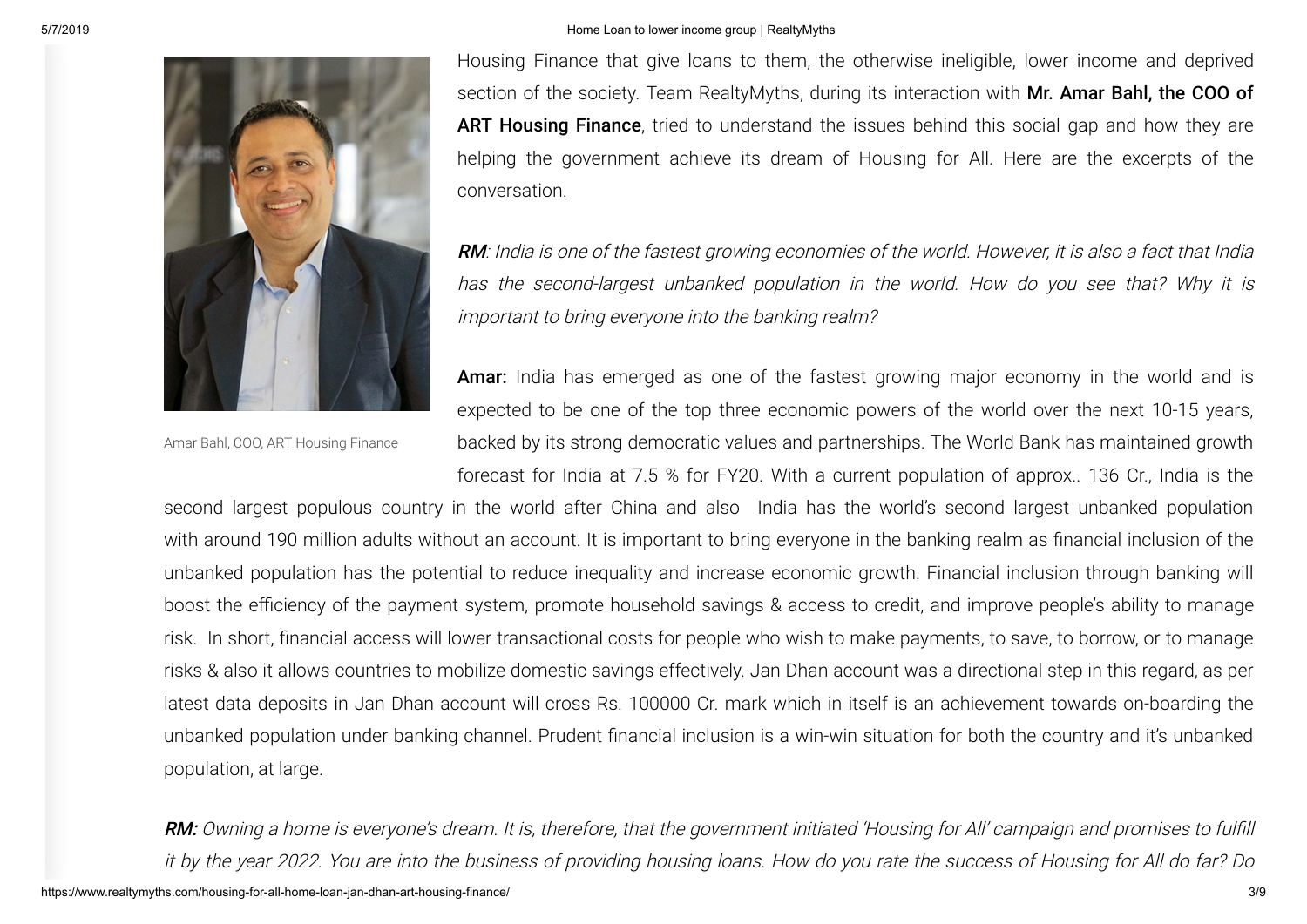you think the government will achieve its target, and why?

Amar : As per 2011 census data around 1.77 million people were homeless in India and around 20 percent population is residing in Kachha houses; However government has put in immense effort to improve the situation with launch of schemes like "Pradhan Mantri Awas Yojana" (PMAY) with the aim to build 10.2 million houses in rural areas by March 2019 & "Housing for All by 2022" for those living in urban areas with a projection, to build 12 million houses by 2022. As one can assess, the success of Housing For All by 2022 totally depends on creating affordable houses in both urban and rural areas of India so that people, especially those who belong to the Economically Weaker Sections and Lower Income Groups of the society can own an affordable home within their budget and live a quality and meaningful life in shelter owned by them.

Presently, data from the Ministry of Rural Development suggest that the scheme's performance has been less than stellar due to various reasons. Four years after the government launched the Pradhan Mantri Awas Yojana-Urban (PMAY-U), just 20 percent houses have been completed under the scheme against the sanctioned number of houses, while another 52 percent are grounded for construction. Out of Rs.100000 crore central assistance sanctioned for the scheme, the government has released just Rs.34,000 crore so far. According to the data presented by the Ministry to the Lok Sabha, as on January 31, 2019, a total 15,263 projects have been approved for construction of around 72,65,763 houses under the PMAY-U, of which approx. 37,54,871 houses have been grounded for construction, some 14,42,796 houses have been completed. Various state governments are also pushing housing for all initiative through state-level policy intervention and promotional scheme under Mukhya Mantri Awas Yojana.

A significant increase in the planned spending under the scheme from Rs.29043 crore in FY 18 to Rs 64,500 crore in FY19, is likely to result in a notable pick, for execution, since fund availability was a big constraint in the past. Being a player in the affordable segment, we have an immense opportunity and we are focused to make this dream realize with extended support from government & banking industry. In terms of easy and lower cost funding to HFCs like us, we can make this dream realizable in comprehensive terms. We believe that housing for all is an achievable dream and right steps have been taken to realize the dream in time to come.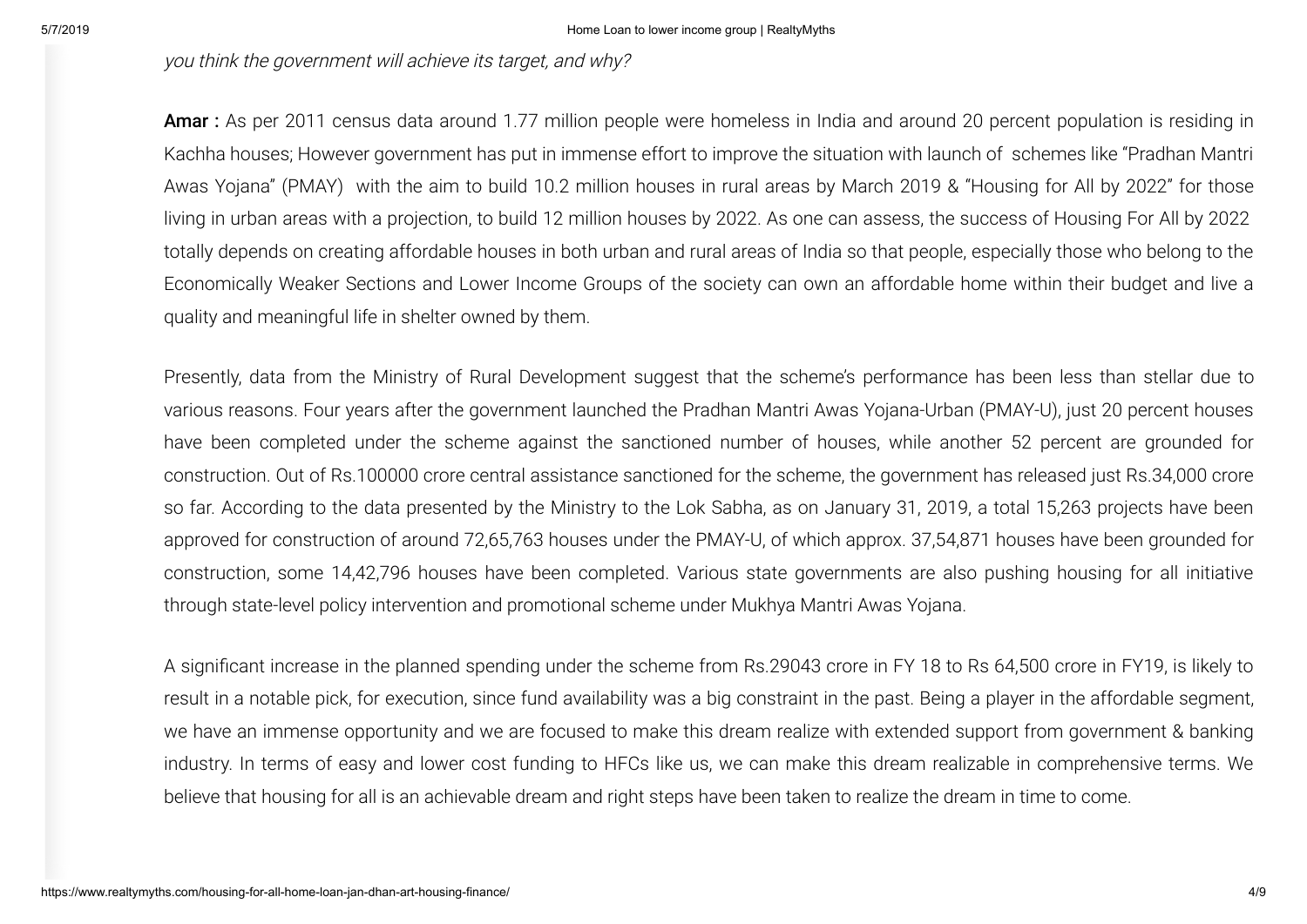RM: Though there are many housing finance companies in the market, there are very few who serve the lower segment of the society. You are one of them. How difficult it is to award loans to those who cannot guarantee the repayment?

Amar: Currently there are around 99 HFCs registered with NHB and some of them are actively serving the lower and mid-income segment of the society. And yes we are among them to provide credit facility to the much lower income group of society, which earlier they were deprived off. The lack of available housing options, combined with lack of income proofs and minimal access to home nance for low-income borrowers, means that millions of Indian households currently live in cramped, poorly constructed houses/slum areas/shanties. So still there is a lot of opportunities to grow in this large pool of untapped opportunity.

In this segment of income group, a special set of skills required to assess the credit risk in order to judge the creditworthiness of customers due to lack of formal income as they are unable to produce formal pay slips and other relevant documentation confirming income sources, establishing creditworthiness.

So in order to deal with such situation, we are having a dedicated Real-Time Risk Monitoring (RTRM) team in place which helps to identify and review loan applications and post assessing various risk factors sanction the required loans with overall policy framework. We have implemented a standardized underwriting system to maintain high asset quality. We also check whether there is consistency in terms of decisions being taken for the same kind of risk appetite across locations but has a system in place for notifying the senior managers and supervisors whenever an exception is made to take appropriate decision with acceptable risk and reward framework.

**RM:** You must have come across many defaulters by now, due to the nature of the profiles of your target group. How do you hedge your risk? How you tackle an NPA?

Amar: Our organization is among first of its kind in the industry which has gone fully digital in true sense from sourcing a loan till disbursal of the loan; This proved as a boon to speedy sanctioning with quality credit assessment. Due to high credit assessment risk, of this segment, we have framed sound policy framework to ensure minimum slippage. We have placed a dedicated Real-Time Risk Monitoring (RTRM) team in place who help us identify and review applications with high-risk factors and implement a standardized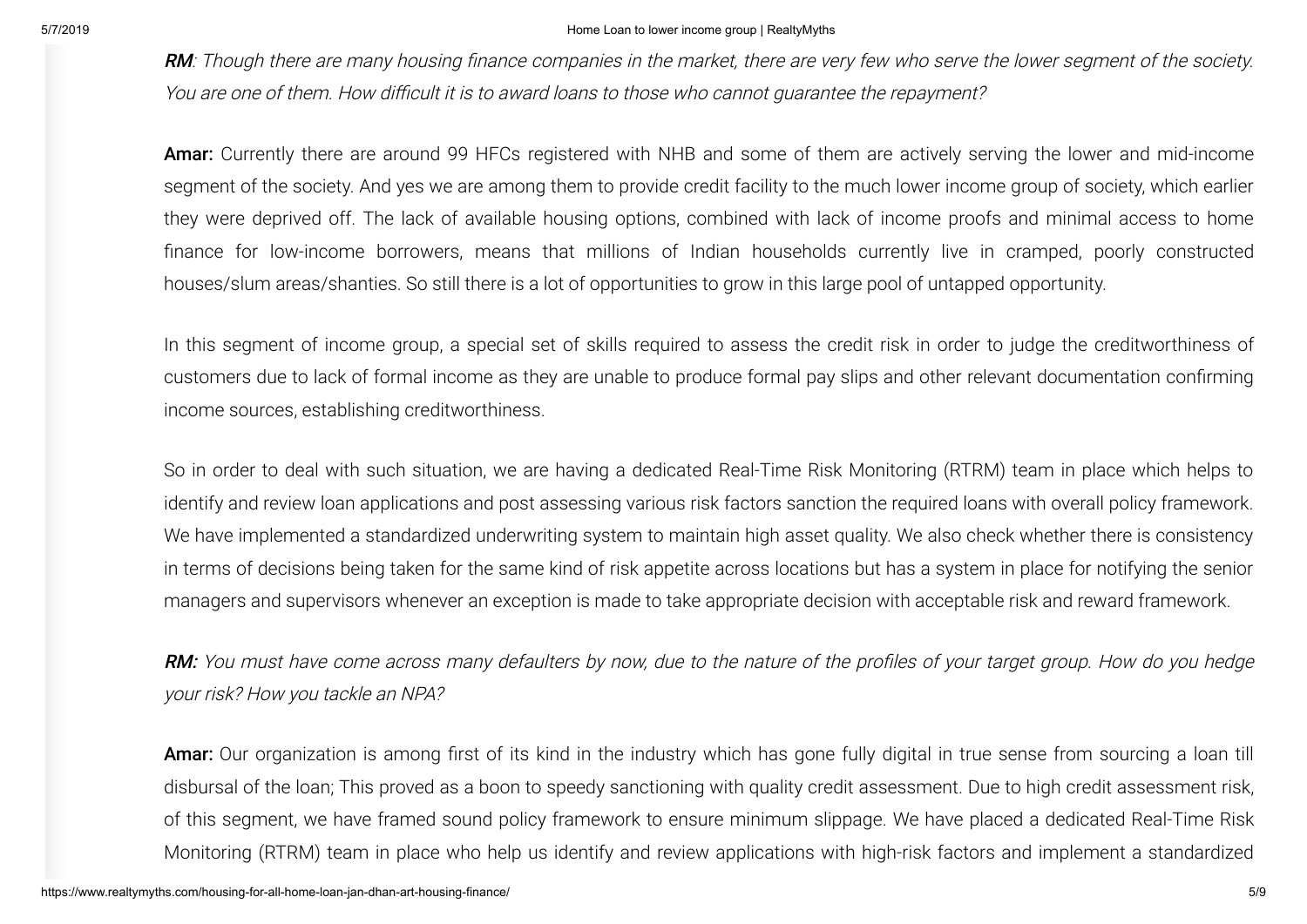underwriting system to maintain high asset quality. We ensure we meet clients and his family at their workplace & current residence, to assess their real income and expense levels, including information of who all are the earners & dependents in the family and parallelly these profiles are checked by our Risk Control Unit to find any gap in the information received by us. To proceed with, low Loan to value and income obligation grid in credit assessment of thin-file customers enables us to play safe even in case of default by customers. We have continuous monitoring and internal control mechanism, to address the default risk, this all has enabled us to maintain an almost minimum level of NPA in the industry.

RM: Coming back to Housing for All, you are actually playing a catalysts' role in fulfilling the government's dream. Do you think what the government is doing is enough? What more the government can do to enable every person of the society owns a home?

Amar: Government has taken a lot of initiatives, in both demand and supply side. We believe that government intervention on the supply side, by providing adequate concession to developers, engaged in the creation of affordable housing stock, such as granting infrastructure status to the eligible projects, tax concession, fast-tracking and formalization of various approvals and Credit Linked subsidy scheme, will help to achieve this desirable dream. However, the liquidity challenge is there to support further lending through housing finance companies. We expect the same will be eased out soon and industry players will be able to make this dream happen. Digitization of housing record, low-cost mortgage guarantee scheme, Aadhar enabled E-KYC and E-Sign would further help the industry to expand and deliver quick services with lower cost and better efficiency. Stamp duty is a state subject, but nationwide low stamp duty regime on low-cost housing will definitely be a game changer in times to come, if the same, gets implemented.

## RM: Tell us more about your operations. How big is your network? What due diligence you perform before approving a loan?

Amar: Our area of operation currently exists in 6 states which includes Delhi NCR, Rajasthan, Gujarat, Maharashtra, Haryana, and Uttar Pradesh wherein we are covering 45+ locations. We will continue to penetrate in the LIG and MIG segment, and among that focus on assessed income profiles. We have a multi-pronged strategy for due diligence of assessed income profiles and collateral backed by the maker-checker concept at each stage of the loan life cycle through fully automated end to end digital workflow solutions. Fraud